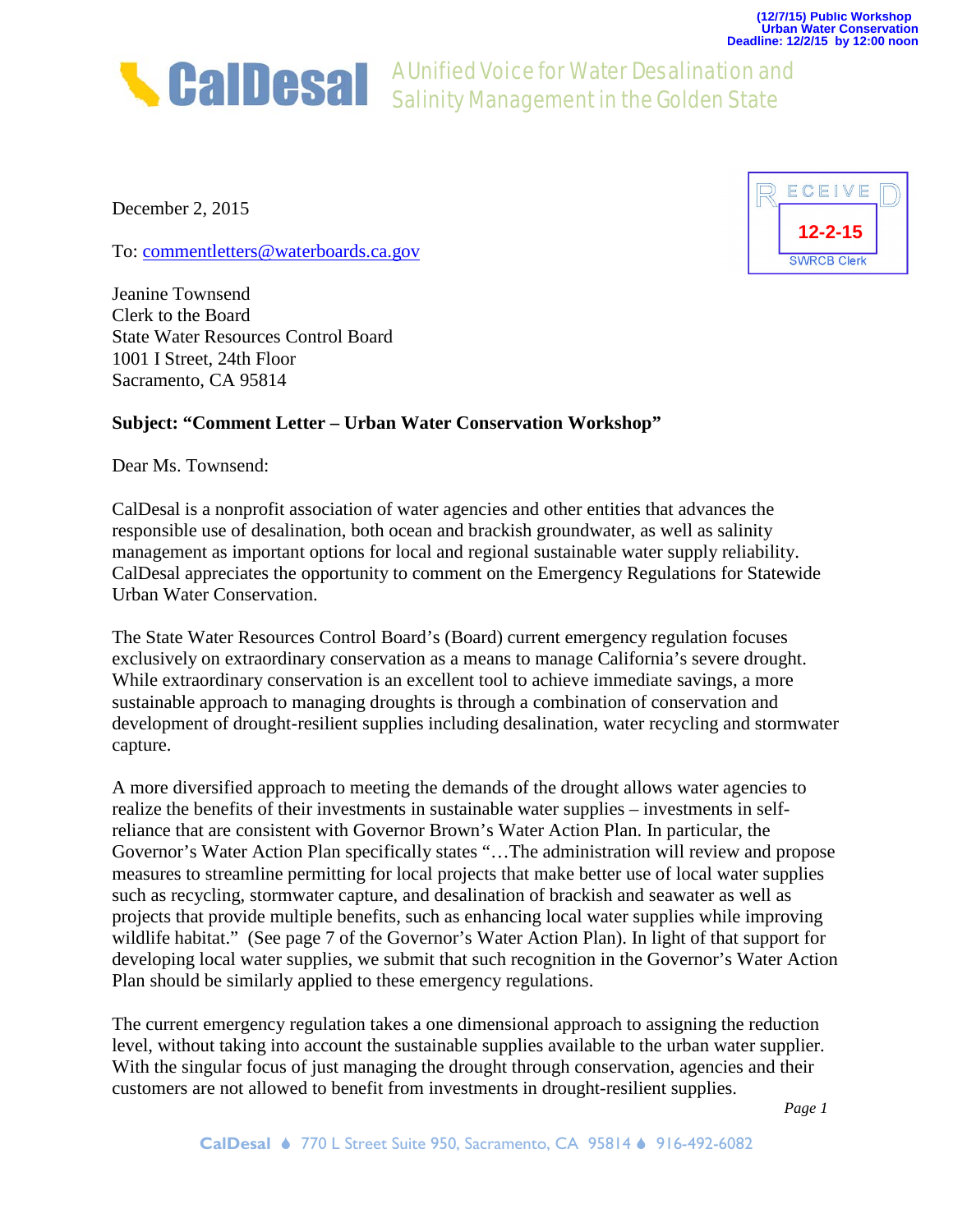

Several CalDesal members have submitted an alternative proposal to the current emergency regulations that provides that benefit and also provides an incentive for agencies to develop sustainable supplies.

The proposed alternative path to compliance method is a simple, straightforward approach where an urban water supplier may be allowed to achieve its reduction target through a combination of conservation and sustainable supplies. For example, an urban water supplier with a 100 acrefoot reduction target based on their assigned percent conservation standard would be allowed to meet its target through a combination of sustainable supplies (30 acre-feet) and conservation (70 acre-feet). Examples of sustainable supplies include, ocean desalination, brackish desalination or other supply source not impacted by California's current drought. To ensure a balanced approach to managing the current drought, an agency's required conservation savings cannot drop below a certain threshold, which is currently proposed at 8% during the emergency period.

Since an urban supplier's conservation standard is not modified, the state's total reduction target is not affected and no other urban water supplier's conservation standard would be impacted. A wholesaler has the ability to assign its sustainable supplies to the urban water suppliers they serve. To utilize the alternative path to compliance, an urban agency must provide written proof that identifies the long-term availability of the supply.

The imposition of demand reduction targets as the state's primary drought response places California at a competitive disadvantage in terms of business attraction and business expansion. Businesses are unlikely to relocate to, or expand their businesses in California under prolonged water use reduction mandates that ignore the availability of sustainable water supplies. These businesses and industries need to be convinced that the state is doing everything in its power to develop drought-resilient supplies to serve their businesses.

The current emergency regulation has also contributed to rising water rates for residents and businesses, as local water agencies are forced to meet their revenue requirements on lower sales. That enhances the level of frustration of all ratepayers who are upset by the concept of "paying more for using less," which undermines public support for ongoing conservation and continued investment in sustainable water supplies and infrastructure.

It is critical to maximize the water reliability benefits of drought-resilient and sustainable water supplies, such as the ocean desalination projects being developed in Monterey, Santa Barbara, Los Angeles County, Doheny and Carlsbad or the brackish desalination projects in currently underutilized ground water basins in the Inland Empire such as the Medifee and Perris desalters, during drought conditions to help support California's economy and quality of life. Again this approach is entirely consistent with the diversified water portfolio approach found in the Governor's Water Action Plan that calls for more local and regional water supplies. Moreover, local water supply development reduces the pressure on environmentally impacted resources such as the San Francisco-San Joaquin Bay Delta or over used groundwater basins. With the recent adoption by the State Water Resources Control Board of the Ocean Plan amendments for